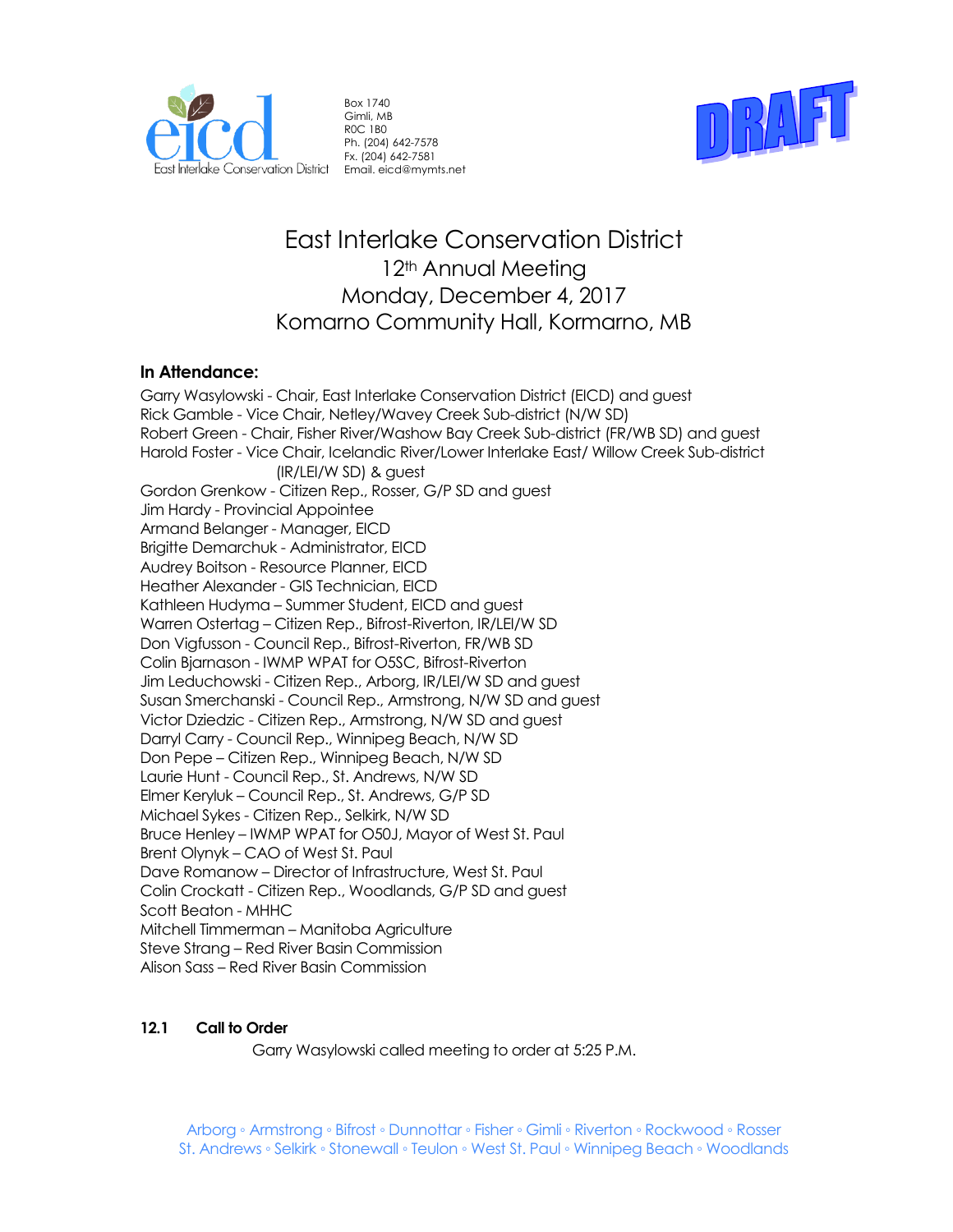#### **12.2 Approval of Agenda**

**MOTION:** Be it resolved that the agenda be approved as presented **Resolution 1080-12.2-17 Moved by: D. Pepe – Seconded by: L. Hunt**

#### **CARRIED**

#### **12.3 Approval of the December 12h, 2016, 11th Annual EICD AGM minutes**

**MOTION:** Be it resolved that the minutes be approved as presented

#### **Resolution 1081-12.3-17**

## **Moved by: R. Gamble – Seconded by: H. Foster**

## **CARRIED**

- **12.4 Chairman:** G. Wasylowski
	- Welcomed and thanked everyone for coming. Chairman thanked the Executive Board
	- $-$  EICD is the leading CD with LiDAR
	- The province introduced the Sustainable Watershed Act. The new Act allows First Nations to join CD's. Conservation Districts will go through a name change to Watershed District
	- Attended the Consultations on Manitoba's New Watershed Based Policy Framework meeting in August. Things that were discussed:
		- CD's would like to be more involved in Drainage;
		- \* Modernizing the Funding Models;
		- City of Winnipeg joining the CDs;
		- ALUS program now called GROW and CD's having advantage in running the GROW program because of LiDAR
	- **Manager:** A. Belanger (as per Power Point presentation)
		- Welcomed and thanked everyone for coming
		- EICD has been trying to meet the IWMP's goals such as the Quarterly Surface Water Quality program. EICD is partnering with Lake Winnipeg Foundation in sampling the Water Quality index for Fisher/Icelandic/Netley/Grassmere (2017 Preliminary Community Base Monitoring Data)

## **12.5 Supper**

**12.6 Presentation** on Tile Drainage by Mitchell Timmerman, MB Agriculture

#### **12.7 Elections of Sub-district Chairperson and Vice Chairperson**

#### **12.7.1 - Fisher River and Washow Bay Creek SD**

*PRESENT: Robert Green, Donald Vigfusson (2 out of 4 present)*

Arborg ◦ Armstrong ◦ Bifrost ◦ Dunnottar ◦ Fisher ◦ Gimli ◦ Riverton ◦ Rockwood ◦ Rosser St. Andrews ◦ Selkirk ◦ Stonewall ◦ Teulon ◦ West St. Paul ◦ Winnipeg Beach ◦ Woodlands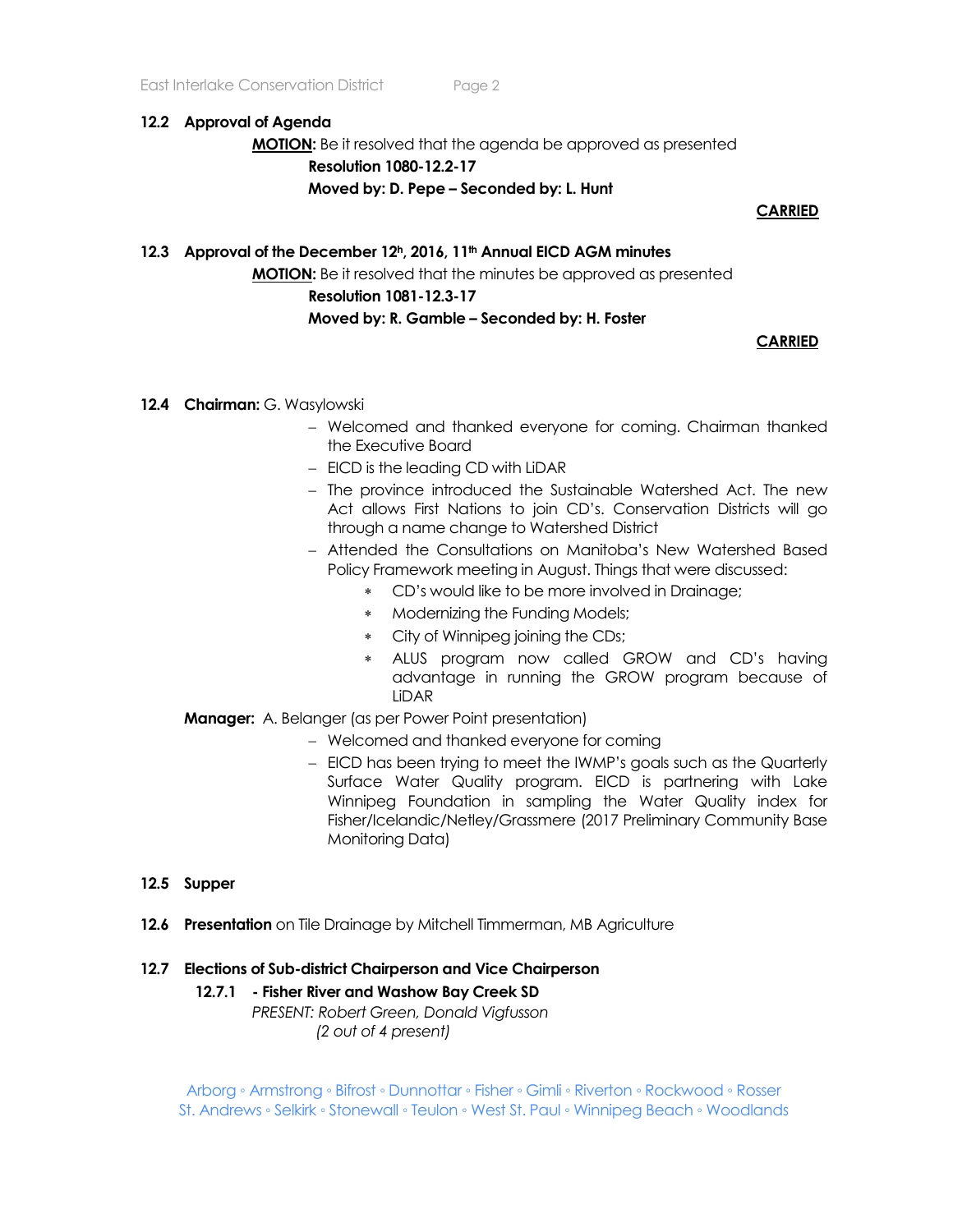A. Belanger opens floor to nominations R. Green Nominates D. Vigfusson as Chairperson seconds it Second call for Nominations Third and Final call for Nominations moves that Nominations Cease seconds that Nominations Cease **Resolution 1082-12.7.1-17 CARRIED** Nominated as Vice Chairperson seconds it Second call for Nominations Third and Final call for Nominations moves that Nominations Cease seconds that Nominations Cease **Resolution 1083-12.7.1-17 CARRIED 12.7.2 - Grassmere and Parks Creek SD** *PRESENT: Gordon Grenkow, Colin Crockatt, Elmer Keryluk, Bruce Henley (4 out of 12 present)*

A. Boitson opens floor to nominations

B. Henley Nominates G. Grenkow as Chairperson

C. Crockatt seconds it

Second call for Nomination

Third and Final call for Nomination

C. Crockatt moves that Nominations Cease

E. Keryluk seconds that Nominations Cease

## **Resolution 1084-12.7.2-17 CARRIED**

C. Crockatt Nominates E. Keryluk as Vice Chairperson

G. Grenkow seconds it

Second call for Nomination

Third and Final call for Nomination

C. Crockatt moves that Nominations Cease

E. Keryluk seconds that Nominations Cease

## **Resolution 1085-12.7.2-17 CARRIED**

## **12.7.3 - Icelandic River and Lower East Interlake/Willow Creek SD**

*PRESENT: Harold Foster, Jim Leduchowski, Garry Wasylowski, Colin Bjarnason Warren Ostertag (5 out of 12 present)*

B. Demarchuk opens floor to Nomination

Arborg ◦ Armstrong ◦ Bifrost ◦ Dunnottar ◦ Fisher ◦ Gimli ◦ Riverton ◦ Rockwood ◦ Rosser St. Andrews ◦ Selkirk ◦ Stonewall ◦ Teulon ◦ West St. Paul ◦ Winnipeg Beach ◦ Woodlands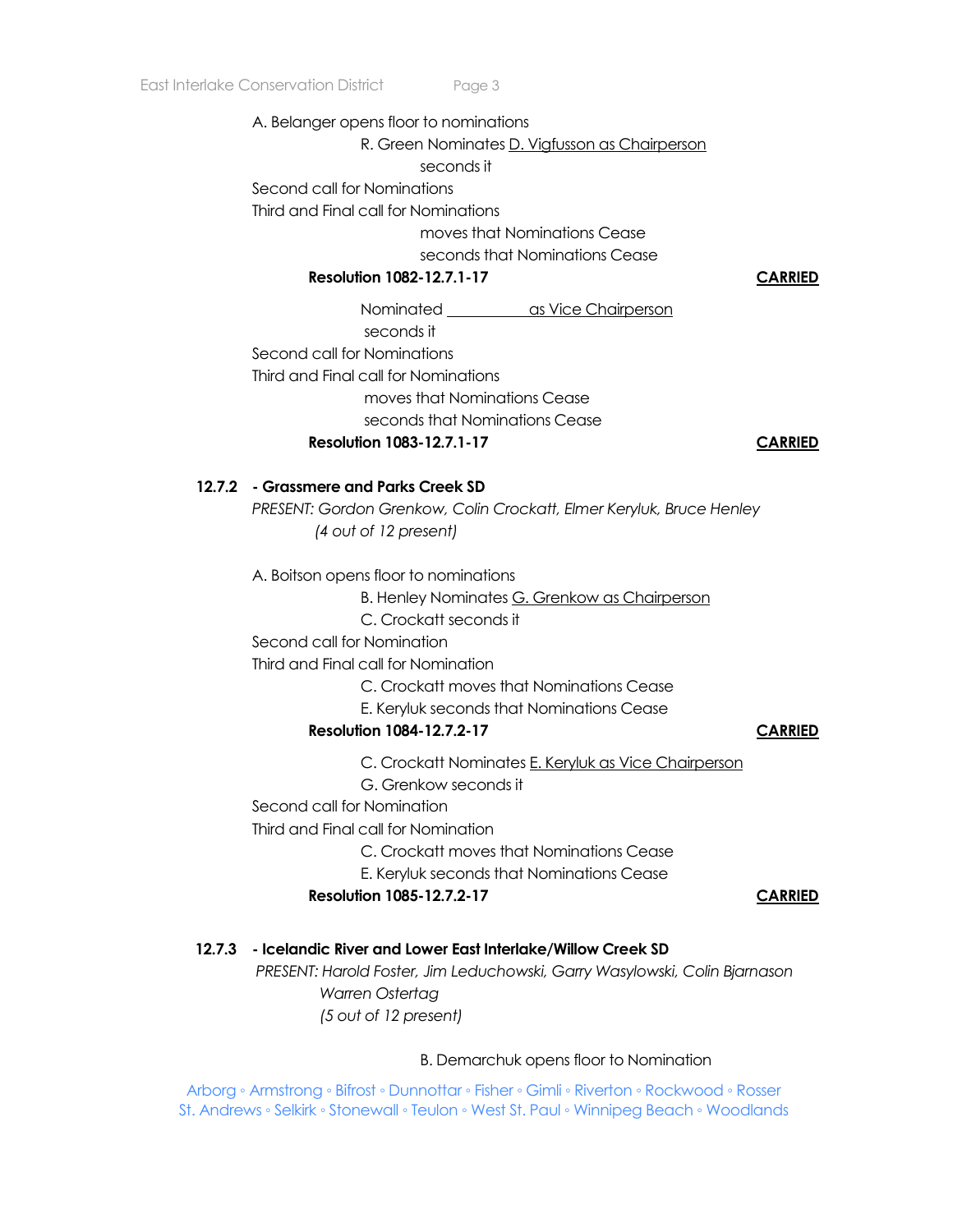#### H. Foster Nominates G. Wasylowski as Chairperson

C. Bjarnason seconds it

Second call for Nominations

Third and Final call for Nomination

J. Leduchowski moves that Nominations Cease

W. Ostertag seconds that Nominations Cease

**Resolution 1086-12.7.3-17 CARRIED**

W. Ostertag Nominates H. Foster as Vice Chairperson

C. Bjarnason seconds it

Second call for Nominations

Third and Final call for Nominations

G. Wasylowski moves that Nominations Cease

C. Bjarnason seconds that Nominations Cease

## **Resolution 1087-12.7.3-17 CARRIED**

## **12.7.4 - Netley and Wavey Creek SD**

*PRESENT: Rick Gamble, Victor Dziedzic, Susan Smerchanski, Mike Sykes, Don Pepe, Darryl Carry, Laurie Hunt (7 out of 13 present)*

H. Alexander opens floor to nominations

L. Hunt Nominates R. Gamble as Chairperson

M. Sykes seconds it

Second call for Nomination

Third and Final call for Nomination

D. Pepe moves that Nominations Cease

D. Carry seconds that Nominations Cease

## **Resolution 1088-12.7.4-17 CARRIED**

 R. Gamble Nominates L. Hunt as Vice Chairperson D. Carry seconds it Second call for Nominations Third and Final call for Nominations S. Smerchanski moves that Nominations Cease M. Sykes seconds that Nominations Cease

**Resolution 1089-12.7.4-17 CARRIED**

# **12.8 Election of EICD Executive Board Chairperson**

*PRESENT: Garry Wasylowski, Harold Foster, Robert Green, Rick Gamble, Jim Hardy, Gordon Grenkow (6 out of 6 present)*

Arborg ◦ Armstrong ◦ Bifrost ◦ Dunnottar ◦ Fisher ◦ Gimli ◦ Riverton ◦ Rockwood ◦ Rosser St. Andrews ◦ Selkirk ◦ Stonewall ◦ Teulon ◦ West St. Paul ◦ Winnipeg Beach ◦ Woodlands